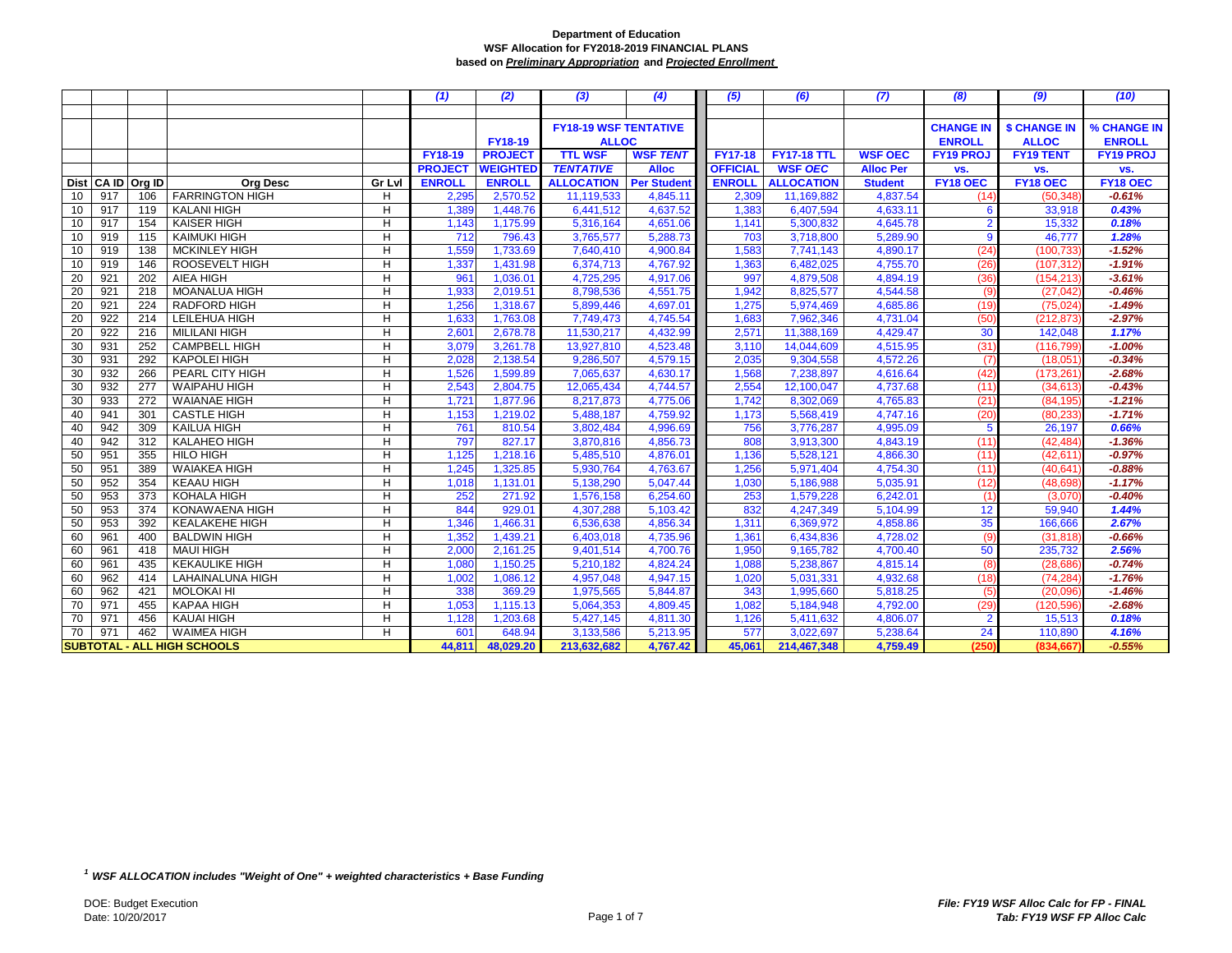|    |                      |                                      |        | (1)            | (2)             | (3)               | (4)                          | (5)             | (6)                | (7)              | (8)              | (9)                 | (10)             |
|----|----------------------|--------------------------------------|--------|----------------|-----------------|-------------------|------------------------------|-----------------|--------------------|------------------|------------------|---------------------|------------------|
|    |                      |                                      |        |                |                 |                   |                              |                 |                    |                  |                  |                     |                  |
|    |                      |                                      |        |                |                 |                   | <b>FY18-19 WSF TENTATIVE</b> |                 |                    |                  | <b>CHANGE IN</b> | <b>\$ CHANGE IN</b> | % CHANGE IN      |
|    |                      |                                      |        |                | <b>FY18-19</b>  | <b>ALLOC</b>      |                              |                 |                    |                  | <b>ENROLL</b>    | <b>ALLOC</b>        | <b>ENROLL</b>    |
|    |                      |                                      |        | <b>FY18-19</b> | <b>PROJECT</b>  | <b>TTL WSF</b>    | <b>WSF TENT</b>              | <b>FY17-18</b>  | <b>FY17-18 TTL</b> | <b>WSF OEC</b>   | <b>FY19 PROJ</b> | <b>FY19 TENT</b>    | <b>FY19 PROJ</b> |
|    |                      |                                      |        | <b>PROJECT</b> | <b>WEIGHTED</b> | <b>TENTATIVE</b>  | <b>Alloc</b>                 | <b>OFFICIAL</b> | <b>WSF OEC</b>     | <b>Alloc Per</b> | VS.              | VS.                 | vs.              |
|    | Dist CA ID<br>Org ID | <b>Ora Desc</b>                      | Gr Lvl | <b>ENROLL</b>  | <b>ENROLL</b>   | <b>ALLOCATION</b> | <b>Per Student</b>           | <b>ENROLL</b>   | <b>ALLOCATION</b>  | <b>Student</b>   | FY18 OEC         | FY18 OEC            | FY18 OEC         |
| 10 | 917<br>105           | <b>DOLE MIDDLE</b>                   | м      | 754            | 894.31          | 4,174,789         | 5,536.86                     | 784             | 4,318,940          | 5,508.85         | (30)             | (144,151            | $-3.83%$         |
| 10 | 917<br>116           | KAIMUKI MIDDLE                       | M      | 977            | 1,060.31        | 4,829,080         | 4,942.76                     | 988             | 4,873,058          | 4,932.24         | (11)             | (43, 977)           | $-1.11%$         |
| 10 | 118<br>917           | KALAKAUA MIDDLE                      | M      | 1,046          | 1,215.09        | 5,465,685         | 5,225.32                     | 1,075           | 5,597,937          | 5,207.38         | (29)             | (132, 251)          | $-2.70%$         |
| 10 | 917<br>139           | NIU VALLEY MIDDLE                    | M      | 850            | 909.49          | 4,197,351         | 4.938.06                     | 868             | 4,271,828          | 4,921.46         | (18)             | (74, 476)           | $-2.07%$         |
| 10 | 919<br>104           | <b>CENTRAL MIDDLE</b>                | M      | 387            | 471.48          | 2,408,368         | 6,223.17                     | 391             | 2,425,820          | 6,204.14         | (4)              | (17, 451)           | $-1.02%$         |
| 10 | 919<br>110           | JARRETT MIDDLE                       | M      | 252            | 291.20          | 1,646,591         | 6,534.09                     | 256             | 1,664,518          | 6,502.02         | (4)              | (17.927             | $-1.56%$         |
| 10 | 919<br>126           | KAWANANAKOA MIDDLE                   | М      | 750            | 838.16          | 3,911,182         | 5,214.91                     | 775             | 4,021,514          | 5,189.05         | (25)             | (110, 332)          | $-3.23%$         |
| 10 | 148<br>919           | <b>STEVENSON MIDDLE</b>              | M      | 649            | 724.33          | 3,445,322         | 5,308.66                     | 647             | 3,432,343          | 5,305.01         | $\overline{2}$   | 12,979              | 0.31%            |
| 10 | 919<br>152           | <b>WASHINGTON MIDDLE</b>             | M      | 784            | 899.94          | 4,184,902         | 5,337.89                     | 801             | 4,261,008          | 5,319.61         | (17)             | (76, 106)           | $-2.12%$         |
| 20 | 921<br>201           | AIEA INTER                           | M      | 611            | 677.98          | 3,249,032         | 5,317.56                     | 588             | 3,139,464          | 5,339.22         | 23               | 109,567             | 3.91%            |
| 20 | 921<br>204           | ALIAMANU MIDDLE                      | M      | 705            | 771.64          | 3,636,030         | 5,157.49                     | 714             | 3,672,128          | 5,143.04         | (9)              | (36,098)            | $-1.26%$         |
| 20 | 921<br>219           | <b>MOANALUA MIDDLE</b>               | M      | 815            | 882.14          | 4,087,072         | 5,014.81                     | 823             | 4,117,698          | 5,003.28         | (8)              | (30, 625)           | $-0.97%$         |
| 20 | 230<br>922           | WAHIAWA MIDDLE                       | M      | 782            | 887.47          | 4,125,355         | 5,275.39                     | 775             | 4,087,505          | 5,274.20         | $\overline{7}$   | 37,850              | 0.90%            |
| 20 | 922<br>237           | <b>WHEELER MIDDLE</b>                | M      | 814            | 899.94          | 4,161,191         | 5,112.03                     | 799             | 4,088,164          | 5,116.60         | 15               | 73,026              | 1.88%            |
| 20 | 922<br>238           | <b>MILILANI MIDDLE</b>               | M(MT)  | 1,896          | 2,027.38        | 8,915,633         | 4,702.34                     | 1,873           | 8,803,718          | 4.700.33         | 23               | 111,915             | 1.23%            |
| 30 | 931<br>279           | <b>ILIMA INTER</b>                   | м      | 866            | 964.73          | 4,432,517         | 5,118.38                     | 870             | 4,445,394          | 5,109.65         | (4)              | (12, 877)           | $-0.46%$         |
| 30 | 931<br>291           | <b>KAPOLEI MIDDLE</b>                | M (MT  | 1,571          | 1,718.81        | 7,635,512         | 4,860.29                     | 1,521           | 7,400,594          | 4,865.61         | 50               | 234,918             | 3.29%            |
| 30 | 931<br>296           | EWA MAKAI MIDDLE                     | м      | 865            | 953.75          | 4,385,113         | 5,069.49                     | 882             | 4,405,361          | 4,994.74         | (17)             | (20, 249)           | $-1.93%$         |
| 30 | 932<br>255           | <b>HIGHLANDS INTER</b>               | M      | 880            | 965.08          | 4,433,970         | 5,038.60                     | 889             | 4,468,824          | 5,026.80         | (9)              | (34, 855)           | $-1.01%$         |
| 30 | 932<br>278           | <b>WAIPAHU INTER</b>                 | M      | 1,244          | 1,431.42        | 6,378,632         | 5,127.52                     | 1,294           | 6,609,040          | 5,107.45         | (50)             | (230, 409)          | $-3.86%$         |
| 30 | 933<br>273           | <b>WAIANAE INTER</b>                 | M      | 949            | 1,079.64        | 4,912,021         | 5,176.00                     | 942             | 4,873,470          | 5,173.53         |                  | 38,551              | 0.74%            |
| 40 | 941<br>318           | <b>KING INTER</b>                    | M      | 634            | 696.22          | 3,322,218         | 5,240.09                     | 615             | 3,232,746          | 5,256.50         | 19               | 89,472              | 3.09%            |
| 40 | 942<br>310           | KAILUA INTER                         | M      | 715            | 771.38          | 3,632,071         | 5,079.82                     | 737             | 3,725,421          | 5,054.85         | (22)             | (93, 350)           | $-2.99%$         |
| 50 | 951<br>356           | <b>HILO INTER</b>                    | M      | 532            | 599.15          | 2,921,959         | 5,492.40                     | 506             | 2,798,027          | 5,529.70         | 26               | 123,932             | 5.14%            |
| 50 | 951<br>385           | <b>WAIAKEA INTER</b>                 | M      | 896            | 989.88          | 4,536,140         | 5,062.66                     | 867             | 4,397,967          | 5,072.63         | 29               | 138,173             | 3.34%            |
| 50 | 952<br>370           | <b>KEAAU MIDDLE</b>                  | M      | 708            | 815.97          | 3,819,228         | 5,394.39                     | 697             | 3,761,957          | 5,397.36         | 11               | 57,272              | 1.58%            |
| 50 | 953<br>366           | KOHALA MIDDLE                        | M      | 167            | 188.12          | 1,220,417         | 7.307.88                     | 179             | 1,275,707          | 7,126.85         | (12)             | (55, 290)           | $-6.70%$         |
| 50 | 953<br>376           | KONAWAENA MIDDLE                     | M      | 659            | 749.74          | 3,548,094         | 5,384.06                     | 632             | 3,417,376          | 5,407.24         | 27               | 130,718             | 4.27%            |
| 50 | 953<br>390           | <b>KEALAKEHE INTER</b>               | M      | 734            | 839.64          | 3,932,845         | 5,358.10                     | 705             | 3,790,073          | 5,375.99         | 29               | 142,773             | 4.11%            |
| 60 | 961<br>404           | <b>IAO INTER</b>                     | M      | 1,001          | 1.116.79        | 5,063,705         | 5,058.65                     | 953             | 4,836,318          | 5,074.84         | 48               | 227,387             | 5.04%            |
| 60 | 961<br>420           | <b>KALAMA INTER</b>                  | M      | 846            | 939.92          | 4,329,525         | 5,117.64                     | 856             | 4,370,273          | 5,105.46         | (10)             | (40, 748)           | $-1.17%$         |
| 60 | 961<br>428           | <b>MAUI WAENA INTER</b>              | M      | 1,195          | 1,355.58        | 6,053,698         | 5,065.86                     | 1,176           | 5,956,889          | 5,065.38         | 19               | 96,808              | 1.62%            |
| 60 | 961<br>430           | <b>LOKELANI INTER</b>                | M      | 577            | 649.28          | 3,122,762         | 5,412.07                     | 591             | 3,183,751          | 5,387.06         | (14)             | (60, 989)           | $-2.37%$         |
| 60 | 962<br>413           | <b>LAHAINA INTER</b>                 | M      | 774            | 876.74          | 4,074,064         | 5,263.65                     | 724             | 3,835,051          | 5,297.03         | 50               | 239,013             | 6.91%            |
| 60 | 962<br>434           | MOLOKAI MIDDLE                       | M      | 206            | 232.93          | 1,404,851         | 6,819.66                     | 199             | 1,370,792          | 6,888.40         |                  | 34,058              | 3.52%            |
| 70 | 971<br>447           | <b>KAPAA MIDDLE</b>                  | M      | 568            | 632.32          | 3,057,001         | 5,382.04                     | 586             | 3,136,676          | 5,352.69         | (18)             | (79, 674)           | $-3.07%$         |
| 70 | 971<br>448           | KAMAKAHELEI MIDDLE                   | M      | 998            | 1,109.03        | 5,025,342         | 5,035.41                     | 963             | 4,858,852          | 5,045.54         | 35               | 166,490             | 3.63%            |
| 70 | 971<br>464           | WAIMEA CANYON MIDDLE                 | M      | 470            | 524.53          | 2,608,877         | 5,550.80                     | 447             | 2,500,168          | 5,593.22         | 23               | 108,710             | 5.15%            |
|    |                      | <b>SUBTOTAL - ALL MIDDLE SCHOOLS</b> |        | 30.127         | 33,651.50       | 156,288,146       | 5,187.64                     | 29,988          | 155,426,369        | 5,182.95         | 139              | 861,777             | 0.46%            |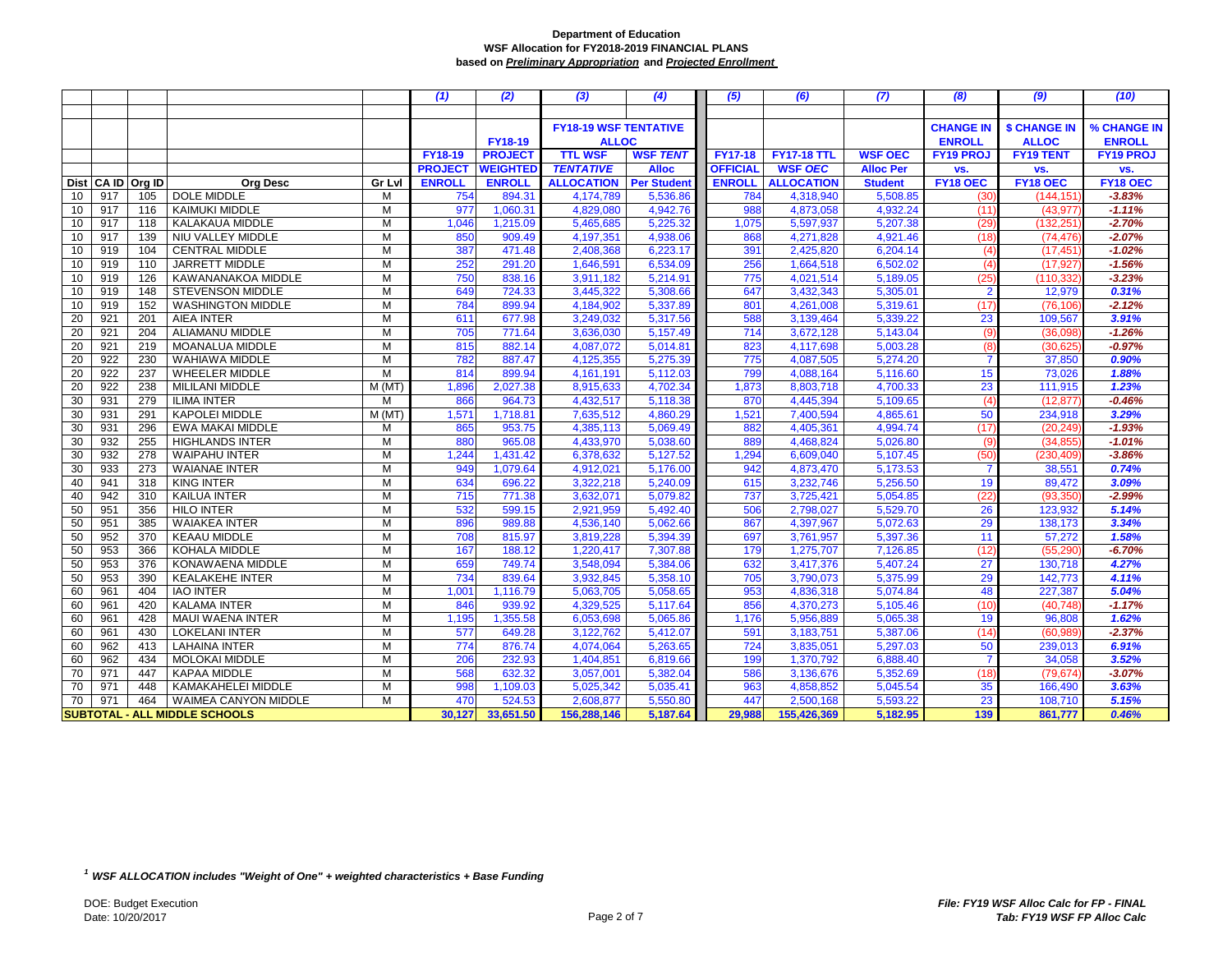|          |            |                  |                                          |                | (1)            | (2)              | (3)                          | (4)                  | (5)             | (6)                    | (7)                  | (8)                  | (9)                 | (10)              |
|----------|------------|------------------|------------------------------------------|----------------|----------------|------------------|------------------------------|----------------------|-----------------|------------------------|----------------------|----------------------|---------------------|-------------------|
|          |            |                  |                                          |                |                |                  |                              |                      |                 |                        |                      |                      |                     |                   |
|          |            |                  |                                          |                |                |                  | <b>FY18-19 WSF TENTATIVE</b> |                      |                 |                        |                      | <b>CHANGE IN</b>     | <b>\$ CHANGE IN</b> | % CHANGE IN       |
|          |            |                  |                                          |                |                | <b>FY18-19</b>   | <b>ALLOC</b>                 |                      |                 |                        |                      | <b>ENROLL</b>        | <b>ALLOC</b>        | <b>ENROLL</b>     |
|          |            |                  |                                          |                | FY18-19        | <b>PROJECT</b>   | <b>TTL WSF</b>               | <b>WSF TENT</b>      | <b>FY17-18</b>  | <b>FY17-18 TTL</b>     | <b>WSF OEC</b>       | <b>FY19 PROJ</b>     | <b>FY19 TENT</b>    | <b>FY19 PROJ</b>  |
|          |            |                  |                                          |                | <b>PROJECT</b> | <b>WEIGHTED</b>  | <b>TENTATIVE</b>             | <b>Alloc</b>         | <b>OFFICIAL</b> | <b>WSF OEC</b>         | <b>Alloc Per</b>     | VS.                  | VS.                 | VS.               |
|          | Dist CA ID | Org ID           | <b>Org Desc</b>                          | Gr Lvl         | <b>ENROLL</b>  | <b>ENROLL</b>    | <b>ALLOCATION</b>            | <b>Per Student</b>   | <b>ENROLL</b>   | <b>ALLOCATION</b>      | <b>Student</b>       | FY18 OEC             | FY18 OEC            | FY18 OEC          |
| 10       | 917        | 100              | <b>AINA HAINA</b>                        | E              | 457            | 512.19           | 2,397,809                    | 5,246.85             | 469             | 2,445,410              | 5,214.09             | (12)                 | (47, 60)            | $-2.56%$          |
| 10       | 917        | 107              | <b>FERN</b>                              | Ε              | 411            | 520.84           | 2,440,304                    | 5,937.48             | 438             | 2,584,716              | 5,901.18             | (27)                 | (144, 412)          | $-6.16%$          |
| 10       | 917        | 108              | <b>HAHAIONE</b>                          | E              | 522            | 587.88           | 2,699,457                    | 5,171.37             | 549             | 2,811,964              | 5,121.97             | (27)                 | (112, 508)          | $-4.92%$          |
| 10       | 917        | 113              | <b>KAEWAI</b>                            | E              | 300            | 374.77           | 1,842,159                    | 6,140.53             | 315             | 1,914,525              | 6,077.86             | (15)                 | (72, 366)           | $-4.76%$          |
| 10       | 917        | 114              | <b>KAHALA</b>                            | E              | 386            | 450.09           | 2,134,202                    | 5,529.02             | 380             | 2,100,225              | 5,526.91             | 6                    | 33,977              | 1.58%             |
| 10       | 917        | 120              | KALIHI                                   | $\overline{E}$ | 220            | 286.91           | 1,485,510                    | 6,752.32             | 226             | 1,514,233              | 6,700.15             | (6)                  | (28, 723)           | $-2.65%$          |
| 10       | 917        | 121              | <b>KALIHI KAI</b>                        | E              | 542            | 679.08           | 3,102,269                    | 5,723.74             | 551             | 3,152,216              | 5,720.90             | (9)                  | (49, 948)           | $-1.63%$          |
| 10       | 917        | 122              | <b>KALIHI UKA</b>                        | E              | 239            | 285.90           | 1,460,342                    | 6,110.22             | 238             | 1,456,644              | 6,120.35             | $\blacktriangleleft$ | 3,698               | 0.42%             |
| 10       | 917        | 123              | KALIHI WAENA                             | E              | 473            | 584.95           | 2,682,479                    | 5,671.20             | 467             | 2,654,153              | 5,683.41             | 6                    | 28,326              | 1.28%             |
| 10       | 917        | 124              | <b>KAPALAMA</b>                          | E              | 564            | 670.48           | 3,043,740                    | 5,396.70             | 566             | 3,047,302              | 5,383.93             | (2)                  | (3, 562)            | $-0.35%$          |
| 10       | 917        | 127              | KOKO HEAD                                | E              | 287            | 323.45           | 1,615,096                    | 5,627.51             | 300             | 1,672,434              | 5,574.78             | (13)                 | (57, 338)           | $-4.33%$          |
| 10       | 917        | 130              | <b>LIHOLIHO</b>                          | E              | 472            | 551.39           | 2,555,810                    | 5,414.85             | 467             | 2,532,457              | 5,422.82             | $5\phantom{.0}$      | 23,353              | 1.07%             |
| 10       | 917        | 133              | <b>LINAPUNI</b>                          | E              | 157            | 221.53           | 1,165,415                    | 7,423.02             | 147             | 1,107,644              | 7,534.99             | 10                   | 57,771              | 6.80%             |
| 10       | 917        | 145              | PUUHALE                                  | E              | 221            | 277.65           | 1,430,445                    | 6,472.60             | 224             | 1,444,420              | 6,448.30             | (3)                  | (13, 975)           | $-1.34%$          |
| 10       | 917        | 150              | <b>WAIKIKI</b>                           | E              | 573            | 669.24           | 3,043,060                    | 5,310.75             | 587             | 3,114,836              | 5,306.36             | (14)                 | (71, 776)           | $-2.39%$          |
| 10       | 917        | $\overline{153}$ | <b>WILSON</b>                            | Ε              | 560            | 627.17           | 2,873,084                    | 5,130.51             | 580             | 2,960,529              | 5,104.36             | (20)                 | (87, 445)           | $-3.45%$          |
| 10       | 917        | 155              | <b>KAMILOIKI</b>                         | E              | 388            | 430.11           | 2,062,151                    | 5,314.82             | 383             | 2,036,637              | 5,317.59             | 5                    | 25,513              | 1.31%             |
| 10       | 919        | 101              | <b>ALA WAI</b>                           | E              | 366            | 454.11           | 2,159,267                    | 5,899.64             | 384             | 2,243,954              | 5,843.63             | (18)                 | (84, 687)           | $-4.69%$          |
| 10       | 919        | 102              | <b>ALIIOLANI</b>                         | E              | 210            | 246.11           | 1,294,667                    | 6,165.08             | 219             | 1,335,352              | 6,097.50             | (9)                  | (40, 685)           | $-4.11%$          |
| 10       | 919        | 109              | <b>HOKULANI</b>                          | E              | 322            | 368.30           | 1,797,337                    | 5,581.79             | 339             | 1,876,252              | 5,534.67             | (17)                 | (78, 916)           | $-5.01%$          |
| 10       | 919        | 111              | <b>JEFFERSON</b>                         | E              | 359            | 443.04           | 2,110,773                    | 5,879.59             | 380             | 2,213,297              | 5,824.47             | (21)                 | (102, 523)          | $-5.53%$          |
| 10       | 919        | 112              | KAAHUMANU                                | E              | 536            | 664.62           | 3,032,544                    | 5,657.73             | 526             | 2,996,125              | 5,696.05             | 10                   | 36,420              | 1.90%             |
| 10       | 919        | 117              | KAIULANI                                 | E              | 362            | 467.89           | 2,223,740                    | 6,142.93             | 351             | 2,161,351              | 6,157.69             | 11                   | 62,389              | 3.13%             |
| 10       | 919        | 125              | KAULUWELA                                | E              | 432            | 557.67           | 2,582,112                    | 5,977.11             | 421             | 2,517,258              | 5,979.24             | 11                   | 64,854              | 2.61%             |
| 10       | 919        | 128              | <b>KUHIO</b>                             | E              | 228            | 287.29           | 1,454,465                    | 6,379.23             | 237             | 1,496,455              | 6,314.16             | (9)                  | (41, 989)           | $-3.80%$          |
| 10       | 919        | 129              | LANAKILA                                 | E<br>Ε         | 395<br>331     | 486.78           | 2,302,312                    | 5,828.64             | 389             | 2,269,638              | 5,834.54             | 6                    | 32,674              | 1.54%             |
| 10       | 919<br>919 | 131<br>134       | <b>LIKELIKE</b><br><b>LINCOLN</b>        | E              |                | 421.92           | 2,023,673                    | 6,113.81             | 329             | 2,011,005              | 6,112.48             | $\overline{2}$       | 12,668              | 0.61%<br>$-0.59%$ |
| 10       | 919        | 135              | <b>LUNALILO</b>                          | E              | 339<br>316     | 403.62<br>392.11 | 1,944,258<br>1,886,424       | 5,735.27<br>5,969.70 | 341<br>357      | 1,943,946<br>2,091,496 | 5,700.72<br>5,858.53 | (2)<br>(41)          | 312<br>(205, 072)   | $-11.48%$         |
| 10<br>10 | 919        | 136              | <b>MAEMAE</b>                            | E              | 680            | 765.20           | 3,438,210                    | 5,056.19             | 680             | 3,448,782              | 5,071.74             | $\mathbf 0$          | (10, 572)           | 0.00%             |
| 10       | 919        | 137              | <b>MANOA</b>                             | E              | 521            | 584.52           | 2,689,785                    | 5,162.73             | 535             | 2,746,454              | 5,133.56             | (14)                 | (56, 670)           | $-2.62%$          |
| 10       | 919        | 140              | <b>NOELANI</b>                           | E              | 470            | 527.45           | 2,455,300                    | 5,224.04             | 474             | 2,468,299              | 5,207.38             | (4)                  | (12,998)            | $-0.84%$          |
| 10       | 919        | 141              | NUUANU                                   | E              | 363            | 405.56           | 1,958,308                    | 5,394.79             | 370             | 1,988,699              | 5,374.86             | (7)                  | (30, 391)           | $-1.89%$          |
| 10       | 919        | 142              | PALOLO                                   | E              | 282            | 364.74           | 1,788,203                    | 6,341.14             | 277             | 1,763,658              | 6,367.00             | $5\phantom{.0}$      | 24,545              | 1.81%             |
| 10       | 919        | 143              | PAUOA                                    | Е              | 301            | 354.54           | 1,745,723                    | 5,799.74             | 285             | 1,667,276              | 5,850.09             | 16                   | 78,446              | 5.61%             |
| 10       | 919        | 147              | <b>ROYAL</b>                             | E              | 367            | 438.50           | 2,088,976                    | 5,692.03             | 370             | 2,107,564              | 5,696.12             | (3)                  | (18, 588)           | $-0.81%$          |
|          |            |                  | <b>SUBTOTAL - HONOLULU DISTRICT ELEM</b> |                | 13,952         | 16,687.62        | 79,009,408                   | 5,662.94             | 14,151          | 79,897,207             | 5,646.05             | (199                 | (887,800            | $-1.41%$          |
|          |            |                  |                                          |                |                |                  |                              |                      |                 |                        |                      |                      |                     |                   |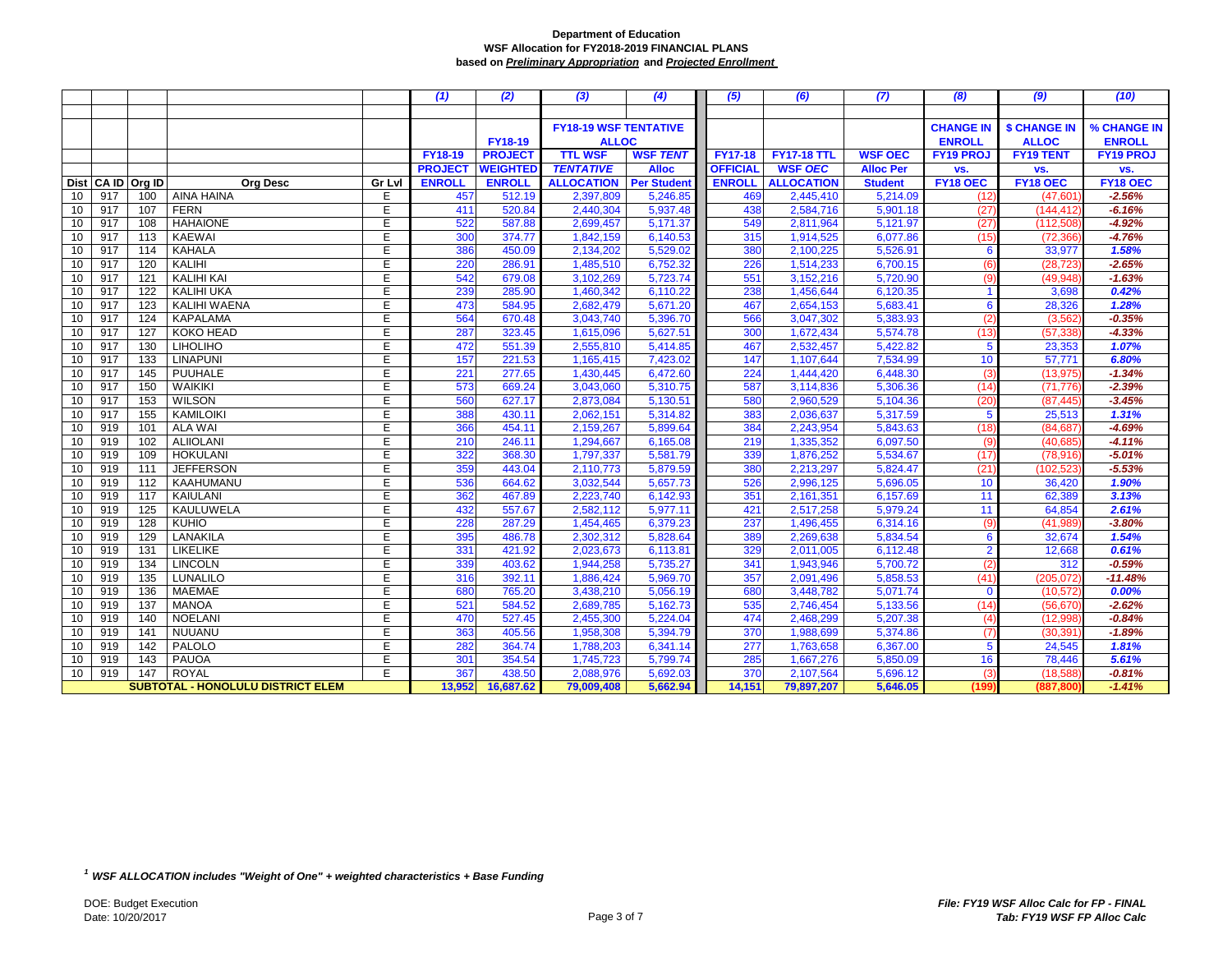|                 |            |                  |                                  |        | (1)            | (2)             | (3)                          | (4)                | (5)             | (6)                | (7)              | (8)              | (9)                 | (10)             |
|-----------------|------------|------------------|----------------------------------|--------|----------------|-----------------|------------------------------|--------------------|-----------------|--------------------|------------------|------------------|---------------------|------------------|
|                 |            |                  |                                  |        |                |                 |                              |                    |                 |                    |                  |                  |                     |                  |
|                 |            |                  |                                  |        |                |                 | <b>FY18-19 WSF TENTATIVE</b> |                    |                 |                    |                  | <b>CHANGE IN</b> | <b>\$ CHANGE IN</b> | % CHANGE IN      |
|                 |            |                  |                                  |        |                | <b>FY18-19</b>  |                              | <b>ALLOC</b>       |                 |                    |                  | <b>ENROLL</b>    | <b>ALLOC</b>        | <b>ENROLL</b>    |
|                 |            |                  |                                  |        | FY18-19        | <b>PROJECT</b>  | <b>TTL WSF</b>               | <b>WSF TENT</b>    | <b>FY17-18</b>  | <b>FY17-18 TTL</b> | <b>WSF OEC</b>   | <b>FY19 PROJ</b> | <b>FY19 TENT</b>    | <b>FY19 PROJ</b> |
|                 |            |                  |                                  |        | <b>PROJECT</b> | <b>WEIGHTED</b> | <b>TENTATIVE</b>             | <b>Alloc</b>       | <b>OFFICIAL</b> | <b>WSF OEC</b>     | <b>Alloc Per</b> | VS.              | VS.                 | VS.              |
|                 | Dist CA ID | Org ID           | <b>Org Desc</b>                  | Gr Lvl | <b>ENROLL</b>  | <b>ENROLL</b>   | <b>ALLOCATION</b>            | <b>Per Student</b> | <b>ENROLL</b>   | <b>ALLOCATION</b>  | <b>Student</b>   | FY18 OEC         | FY18 OEC            | FY18 OEC         |
| 20              | 921        | 200              | AIEA                             | E      | 338            | 416.68          | 2,007,622                    | 5,939.71           | 354             | 2,089,463          | 5,902.44         | (16)             | (81, 841)           | $-4.52%$         |
| 20              | 921        | 203              | <b>ALIAMANU</b>                  | E      | 579            | 647.86          | 2,960,018                    | 5,112.29           | 592             | 3,021,403          | 5,103.72         | (13)             | (61, 386)           | $-2.20%$         |
| 20              | 921        | 209              | <b>HICKAM</b>                    | E      | 614            | 675.88          | 3,076,519                    | 5,010.62           | 587             | 2,928,759          | 4,989.37         | 27               | 147,760             | 4.60%            |
| 20              | 921        | 215              | <b>MAKALAPA</b>                  | E      | 568            | 652.54          | 2,966,970                    | 5,223.54           | 606             | 3,136,176          | 5,175.21         | (38)             | (169,206            | $-6.27%$         |
| 20              | 921        | 217              | <b>MOANALUA</b>                  | E      | 636            | 701.39          | 3,179,939                    | 4,999.90           | 638             | 3,183,731          | 4,990.17         | (2)              | (3,792)             | $-0.31%$         |
| 20              | 921        | 220              | <b>MOKULELE</b>                  | E      | 295            | 332.68          | 1,657,392                    | 5,618.28           | 314             | 1,742,590          | 5,549.65         | (19)             | (85, 198)           | $-6.05%$         |
| $\overline{20}$ | 921        | $\overline{221}$ | <b>NIMITZ</b>                    | E      | 698            | 778.24          | 3,495,210                    | 5,007.46           | 706             | 3,532,094          | 5,002.97         | (8)              | (36, 884)           | $-1.13%$         |
| 20              | 921        | 222              | <b>PEARL HARBOR</b>              | E      | 553            | 638.65          | 2,922,726                    | 5,285.22           | 582             | 3,050,978          | 5,242.23         | (29)             | (128, 252)          | $-4.98%$         |
| 20              | 921        | 223              | PEARL HARBOR KAI                 | E      | 436            | 488.24          | 2,301,633                    | 5,278.97           | 457             | 2,386,693          | 5,222.52         | (21)             | (85,060)            | $-4.60%$         |
| 20              | 921        | 225              | <b>RED HILL</b>                  | E      | 466            | 526.68          | 2,454,589                    | 5,267.36           | 466             | 2,443,598          | 5,243.77         | $\mathbf 0$      | 10,991              | 0.00%            |
| 20              | 921        | 227              | <b>SCOTT</b>                     | E      | 501            | 577.17          | 2,669,938                    | 5,329.22           | 502             | 2,680,587          | 5,339.81         | (1)              | (10, 649)           | $-0.20%$         |
| 20              | 921        | 228              | <b>SHAFTER</b>                   | E      | 469            | 530.93          | 2,473,708                    | 5,274.43           | 471             | 2,482,625          | 5,270.97         | (2)              | (8,917)             | $-0.42%$         |
| 20              | 921        | 233              | WAIMALU                          | E      | 415            | 479.62          | 2,259,107                    | 5,443.63           | 426             | 2,306,269          | 5,413.78         | (11)             | (47, 162)           | $-2.58%$         |
| 20              | 921        | 235              | <b>WEBLING</b>                   | E      | 470            | 526.04          | 2,458,470                    | 5,230.79           | 478             | 2,482,100          | 5,192.68         | (8)              | (23, 630)           | $-1.67%$         |
| 20              | 921        | 239              | <b>SALT LAKE</b>                 | E      | 729            | 852.53          | 3,791,648                    | 5,201.16           | 741             | 3,846,331          | 5,190.73         | (12)             | (54, 683)           | $-1.62%$         |
| 20              | 921        | 243              | PEARL RIDGE                      | E      | 515            | 576.19          | 2,660,927                    | 5,166.85           | 534             | 2,743,372          | 5,137.40         | (19)             | (82, 445)           | $-3.56%$         |
| 20              | 922        | 206              | <b>HALEIWA</b>                   | E      | 226            | 256.93          | 1,347,646                    | 5,963.03           | 224             | 1,335,920          | 5,963.93         | $\overline{2}$   | 11,725              | 0.89%            |
| 20              | 922        | 207              | <b>INOUYE</b>                    | E      | 746            | 849.73          | 3,794,208                    | 5,086.07           | 763             | 3,861,386          | 5,060.79         | (17)             | (67, 177)           | $-2.23%$         |
| 20              | 922        | 208              | <b>HELEMANO</b>                  | E      | 579            | 679.93          | 3,089,490                    | 5,335.91           | 572             | 3,045,096          | 5,323.60         | $\overline{7}$   | 44,394              | 1.22%            |
| 20              | 922        | 210              | <b>ILIAHI</b>                    | E      | 365            | 422.62          | 2,026,878                    | 5,553.09           | 373             | 2,061,576          | 5,527.01         | (8)              | (34, 698)           | $-2.14%$         |
| 20              | 922        | 211              | <b>KAALA</b>                     | E      | 414            | 512.20          | 2,404,751                    | 5,808.58           | 411             | 2,383,821          | 5,800.05         | 3                | 20,930              | 0.73%            |
| 20              | 922        | 212              | <b>KIPAPA</b>                    | E      | 590            | 676.32          | 3,076,837                    | 5,214.98           | 605             | 3,133,518          | 5,179.37         | (15)             | (56, 682)           | $-2.48%$         |
| 20              | 922        | 226              | SOLOMON                          | E      | 913            | 1,081.28        | 4,739,623                    | 5,191.26           | 920             | 4,763,227          | 5,177.42         | (7)              | (23, 604)           | $-0.76%$         |
| 20              | 922        | 229              | <b>WAHIAWA</b>                   | E      | 440            | 531.47          | 2,486,526                    | 5,651.19           | 457             | 2,559,856          | 5,601.43         | (17)             | (73, 330)           | $-3.72%$         |
| 20              | 922        | 231              | <b>WAIALUA</b>                   | E      | 537            | 611.07          | 2,804,747                    | 5,222.99           | 548             | 2,851,915          | 5,204.22         | (11)             | (47, 168)           | $-2.01%$         |
| 20              | 922        | 234              | MILILANI-WAENA                   | E      | 774            | 863.84          | 3,852,579                    | 4,977.49           | 780             | 3,879,157          | 4,973.28         | (6)              | (26, 578)           | $-0.77%$         |
| 20              | 922        | 236              | WHEELER                          | E      | 803            | 928.37          | 4,121,836                    | 5,133.05           | 789             | 4,032,890          | 5,111.39         | 14               | 88,946              | 1.77%            |
| 20              | 922        | 240              | <b>MILILANI IKE</b>              | E      | 622            | 676.26          | 3,076,462                    | 4,946.08           | 668             | 3,285,650          | 4,918.64         | (46)             | (209, 189)          | $-6.89%$         |
| $\overline{20}$ | 922        | 241              | <b>MILILANI MAUKA</b>            | E      | 832            | 924.13          | 4,105,515                    | 4,934.51           | 828             | 4,083,897          | 4,932.24         | Δ                | 21,618              | 0.48%            |
| 20              | 922        | 242              | <b>MILILANI UKA</b>              | E      | 640            | 713.30          | 3,231,193                    | 5,048.74           | 664             | 3,337,990          | 5,027.09         | (24)             | (106, 796)          | $-3.61%$         |
|                 |            |                  | SUBTOTAL - CENTRAL DISTRICT ELEM |        | 16,763         | 19,128.76       | 87,494,706                   | 5,219.51           | 17,056          | 88,672,666         | 5,198.91         | (293             | (1, 177, 960)       | $-1.72%$         |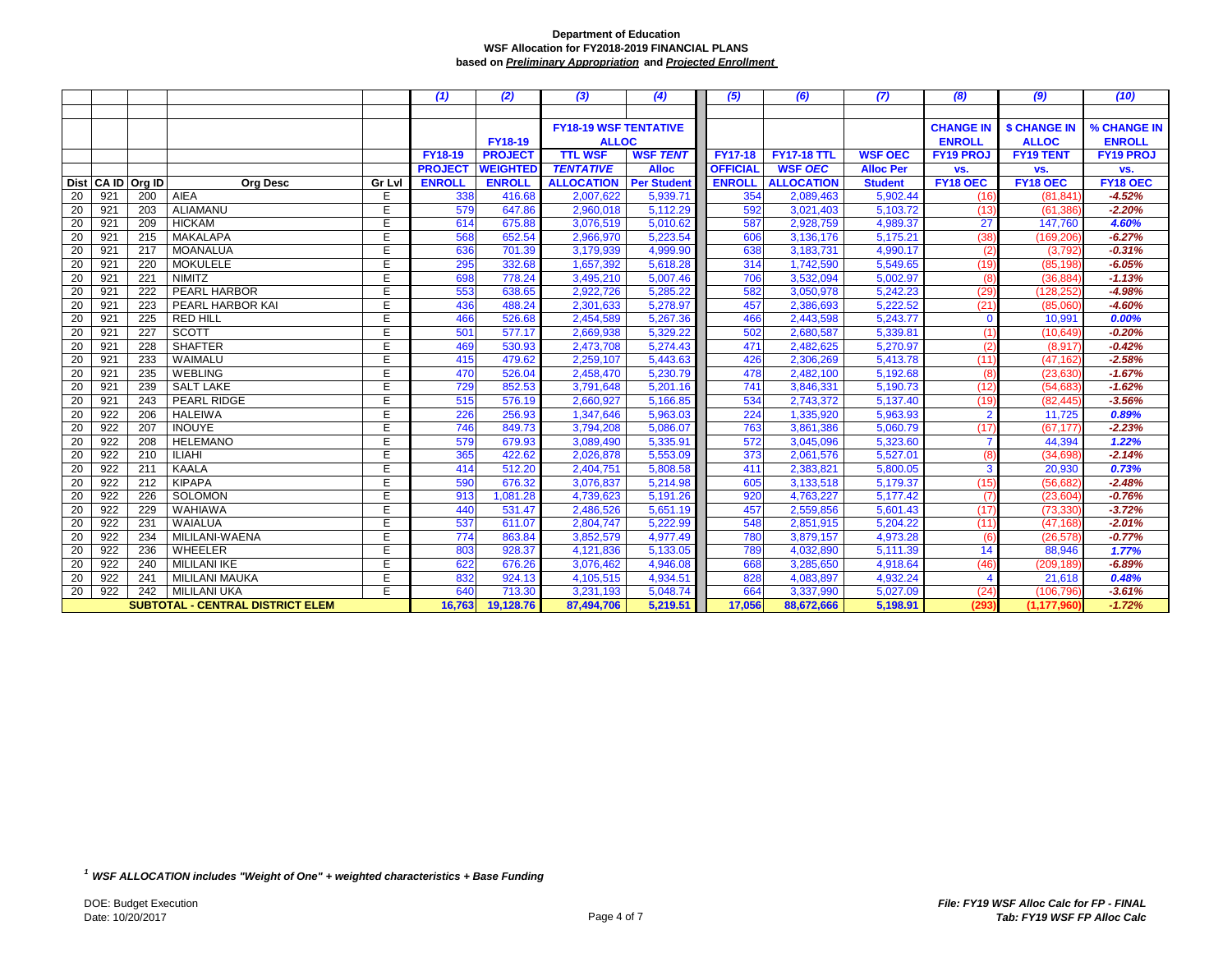|    |            |        |                                         |        | (1)            | (2)             | (3)                          | (4)                | (5)             | (6)                | (7)              | (8)              | (9)                 | (10)             |
|----|------------|--------|-----------------------------------------|--------|----------------|-----------------|------------------------------|--------------------|-----------------|--------------------|------------------|------------------|---------------------|------------------|
|    |            |        |                                         |        |                |                 |                              |                    |                 |                    |                  |                  |                     |                  |
|    |            |        |                                         |        |                |                 | <b>FY18-19 WSF TENTATIVE</b> |                    |                 |                    |                  | <b>CHANGE IN</b> | <b>\$ CHANGE IN</b> | % CHANGE IN      |
|    |            |        |                                         |        |                | <b>FY18-19</b>  | <b>ALLOC</b>                 |                    |                 |                    |                  | <b>ENROLL</b>    | <b>ALLOC</b>        | <b>ENROLL</b>    |
|    |            |        |                                         |        | <b>FY18-19</b> | <b>PROJECT</b>  | <b>TTL WSF</b>               | <b>WSF TENT</b>    | <b>FY17-18</b>  | <b>FY17-18 TTL</b> | <b>WSF OEC</b>   | <b>FY19 PROJ</b> | <b>FY19 TENT</b>    | <b>FY19 PROJ</b> |
|    |            |        |                                         |        | <b>PROJECT</b> | <b>WEIGHTED</b> | <b>TENTATIVE</b>             | <b>Alloc</b>       | <b>OFFICIAL</b> | <b>WSF OEC</b>     | <b>Alloc Per</b> | VS.              | VS.                 | VS.              |
|    | Dist CA ID | Org ID | <b>Org Desc</b>                         | Gr Lvl | <b>ENROLL</b>  | <b>ENROLL</b>   | <b>ALLOCATION</b>            | <b>Per Student</b> | <b>ENROLL</b>   | <b>ALLOCATION</b>  | <b>Student</b>   | FY18 OEC         | FY18 OEC            | FY18 OEC         |
| 30 | 931        | 251    | <b>BARBERS POINT</b>                    | E      | 534            | 630.37          | 2,885,861                    | 5,404.23           | 532             | 2,863,252          | 5,382.05         | $\overline{2}$   | 22,609              | 0.38%            |
| 30 | 931        | 253    | <b>EWA</b>                              | E      | 1,117          | 1,288.98        | 5,600,123                    | 5,013.54           | 1,084           | 5,435,158          | 5,013.98         | 33               | 164,964             | 3.04%            |
| 30 | 931        | 254    | <b>EWA BEACH</b>                        | E      | 771            | 875.03          | 3,894,417                    | 5.051.12           | 758             | 3,838,551          | 5,064.05         | 13               | 55,866              | 1.72%            |
| 30 | 931        | 256    | <b>IROQUOIS POINT</b>                   | E      | 684            | 771.06          | 3,471,945                    | 5,075.94           | 699             | 3,536,339          | 5,059.14         | (15)             | (64, 394)           | $-2.15%$         |
| 30 | 931        | 259    | <b>MAKAKILO</b>                         | E      | 478            | 550.34          | 2,554,936                    | 5,345.06           | 490             | 2,601,144          | 5,308.46         | (12)             | (46, 207)           | $-2.45%$         |
| 30 | 931        | 269    | <b>POHAKEA</b>                          | E      | 503            | 576.34          | 2,666,831                    | 5,301.85           | 526             | 2,769,982          | 5,266.13         | (23)             | (103, 151)          | $-4.37%$         |
| 30 | 931        | 280    | <b>HOLOMUA</b>                          | E(MT)  | 1,137          | 1,280.45        | 5,658,008                    | 4,976.26           | 1,181           | 5,844,611          | 4,948.87         | (44)             | (186, 603)          | $-3.73%$         |
| 30 | 931        | 281    | KAIMILOA                                | E      | 644            | 754.62          | 3,407,646                    | 5,291.38           | 646             | 3,420,218          | 5,294.46         | (2)              | (12, 572)           | $-0.31%$         |
| 30 | 931        | 282    | <b>KAPOLEI</b>                          | E      | 873            | 993.81          | 4,386,173                    | 5,024.25           | 864             | 4,349,311          | 5,033.92         | 9                | 36,862              | 1.04%            |
| 30 | 931        | 286    | <b>MAUKA LANI</b>                       | E      | 639            | 731.74          | 3,305,459                    | 5,172.86           | 626             | 3,240,948          | 5,177.23         | 13               | 64,512              | 2.08%            |
| 30 | 931        | 293    | <b>HO'OKELE</b>                         | E      | 773            | 871.54          | 3,881,826                    | 5,021.77           | 738             | 3,735,372          | 5,061.48         | 35               | 146,454             | 4.74%            |
| 30 | 931        | 294    | <b>KEONEULA</b>                         | E      | 1,101          | 1,227.68        | 5,352,895                    | 4,861.85           | 1,055           | 5,146,000          | 4,877.73         | 46               | 206,895             | 4.36%            |
| 30 | 932        | 250    | <b>AHRENS</b>                           | E      | 1,259          | 1,502.90        | 6,500,076                    | 5,162.89           | 1,258           | 6,481,505          | 5,152.23         |                  | 18,571              | 0.08%            |
| 30 | 932        | 260    | <b>MANANA</b>                           | E      | 375            | 417.57          | 2,008,026                    | 5,354.74           | 389             | 2,068,156          | 5,316.60         | (14)             | (60, 130)           | $-3.60%$         |
| 30 | 932        | 264    | <b>PALISADES</b>                        | E      | 425            | 477.84          | 2,253,423                    | 5,302.17           | 442             | 2,336,722          | 5,286.70         | (17)             | (83, 299)           | $-3.85%$         |
| 30 | 932        | 265    | <b>PEARL CITY</b>                       | E      | 402            | 464.11          | 2,194,787                    | 5,459.67           | 422             | 2,281,680          | 5,406.83         | (20)             | (86, 893)           | $-4.74%$         |
| 30 | 932        | 267    | PEARL CITY HIGHLANDS                    | E      | 554            | 615.76          | 2,827,963                    | 5,104.63           | 545             | 2,793,538          | 5,125.76         | 9                | 34,425              | 1.65%            |
| 30 | 932        | 268    | LEHUA                                   | E      | 260            | 307.86          | 1,546,192                    | 5,946.89           | 244             | 1,469,272          | 6,021.61         | 16               | 76,920              | 6.56%            |
| 30 | 932        | 274    | WAIPAHU                                 | E      | 1,026          | 1,301.26        | 5,679,095                    | 5,535.18           | 1,037           | 5,743,732          | 5,538.80         | (11)             | (64, 637)           | $-1.06%$         |
| 30 | 932        | 276    | <b>HONOWAI</b>                          | E      | 643            | 764.54          | 3,434,048                    | 5,340.67           | 659             | 3,509,795          | 5,325.94         | (16)             | (75, 747)           | $-2.43%$         |
| 30 | 932        | 283    | <b>KANOELANI</b>                        | E      | 804            | 909.38          | 4,040,222                    | 5,025.15           | 790             | 3,978,764          | 5,036.41         | 14               | 61,458              | 1.77%            |
| 30 | 932        | 285    | <b>MOMILANI</b>                         | E      | 404            | 440.94          | 2,105,462                    | 5,211.54           | 412             | 2,136,715          | 5,186.20         | (8)              | (31, 252)           | $-1.94%$         |
| 30 | 932        | 287    | <b>KALEIOPUU</b>                        | E      | 829            | 949.57          | 4,199,498                    | 5,065.74           | 848             | 4,288,746          | 5,057.48         | (19)             | (89, 248)           | $-2.24%$         |
| 30 | 932        | 288    | <b>WAIAU</b>                            | E      | 471            | 534.84          | 2,492,799                    | 5,292.57           | 482             | 2,543,262          | 5,276.48         | (11)             | (50, 462)           | $-2.28%$         |
| 30 | 932        | 290    | WAIKELE                                 | E      | 607            | 700.45          | 3,169,609                    | 5,221.76           | 597             | 3,122,461          | 5,230.25         | 10               | 47,148              | 1.68%            |
| 30 | 933        | 257    | <b>MAILI</b>                            | E      | 801            | 936.18          | 4,153,619                    | 5,185.54           | 827             | 4,278,476          | 5,173.49         | (26)             | (124, 857)          | $-3.14%$         |
| 30 | 933        | 258    | <b>MAKAHA</b>                           | E      | 553            | 645.39          | 2,952,154                    | 5,338.43           | 547             | 2,918,190          | 5,334.90         | 6                | 33,964              | 1.10%            |
| 30 | 933        | 261    | <b>NANAIKAPONO</b>                      | E      | 763            | 905.64          | 4,035,476                    | 5,288.96           | 787             | 4,141,741          | 5.262.69         | (24)             | (106.265            | $-3.05%$         |
| 30 | 933        | 262    | <b>NANAKULI EL</b>                      | E      | 429            | 495.63          | 2,332,509                    | 5,437.08           | 430             | 2,341,130          | 5,444.49         | $\mathfrak{a}$   | (8,621)             | $-0.23%$         |
| 30 | 933        | 270    | WAIANAE                                 | E      | 475            | 562.81          | 2,611,015                    | 5,496.87           | 519             | 2,825,033          | 5,443.22         | (44)             | (214, 018)          | $-8.48%$         |
| 30 | 933        | 271    | LEIHOKU                                 | E      | 860            | 997.64          | 4,409,401                    | 5,127.21           | 896             | 4,562,961          | 5,092.59         | (36)             | (153, 559)          | $-4.02%$         |
|    |            |        | <b>SUBTOTAL - LEEWARD DISTRICT ELEM</b> |        | 21,194         | 24,482.26       | 110,011,495                  | 5,190.69           | 21,330          | 110,602,765        | 5,185.31         | (136             | (591,270            | $-0.64%$         |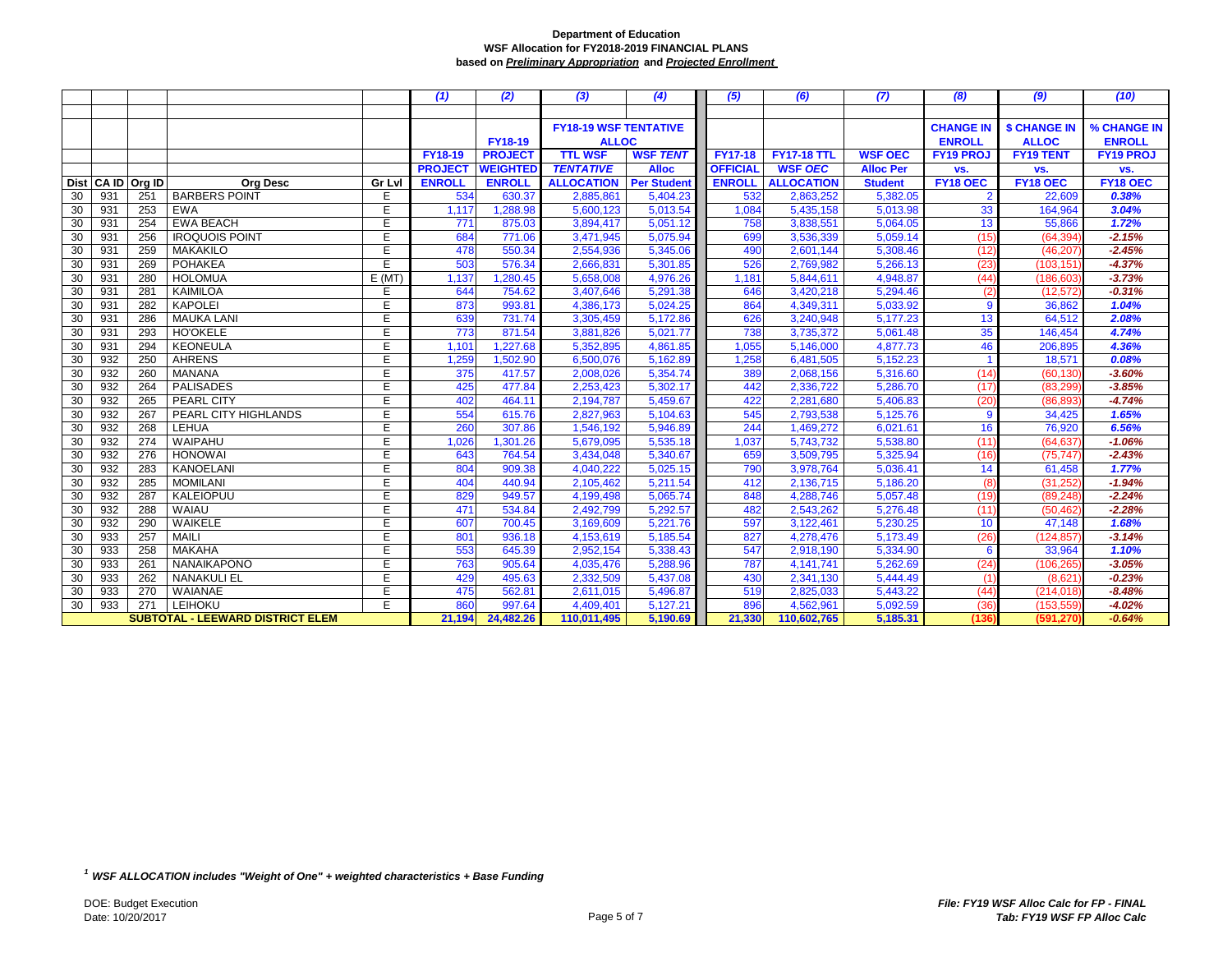|            |     |        |                                        |        | (1)            | (2)             | (3)                          | (4)                | (5)             | (6)                | (7)              | (8)              | (9)                 | (10)             |
|------------|-----|--------|----------------------------------------|--------|----------------|-----------------|------------------------------|--------------------|-----------------|--------------------|------------------|------------------|---------------------|------------------|
|            |     |        |                                        |        |                |                 |                              |                    |                 |                    |                  |                  |                     |                  |
|            |     |        |                                        |        |                |                 | <b>FY18-19 WSF TENTATIVE</b> |                    |                 |                    |                  | <b>CHANGE IN</b> | <b>\$ CHANGE IN</b> | % CHANGE IN      |
|            |     |        |                                        |        |                | FY18-19         | <b>ALLOC</b>                 |                    |                 |                    |                  | <b>ENROLL</b>    | <b>ALLOC</b>        | <b>ENROLL</b>    |
|            |     |        |                                        |        | <b>FY18-19</b> | <b>PROJECT</b>  | <b>TTL WSF</b>               | <b>WSF TENT</b>    | <b>FY17-18</b>  | <b>FY17-18 TTL</b> | <b>WSF OEC</b>   | <b>FY19 PROJ</b> | <b>FY19 TENT</b>    | <b>FY19 PROJ</b> |
|            |     |        |                                        |        | <b>PROJECT</b> | <b>WEIGHTED</b> | <b>TENTATIVE</b>             | <b>Alloc</b>       | <b>OFFICIAL</b> | <b>WSF OEC</b>     | <b>Alloc Per</b> | VS.              | VS.                 | VS.              |
| Dist CA ID |     | Org ID | <b>Org Desc</b>                        | Gr Lvl | <b>ENROLL</b>  | <b>ENROLL</b>   | <b>ALLOCATION</b>            | <b>Per Student</b> | <b>ENROLL</b>   | <b>ALLOCATION</b>  | <b>Student</b>   | FY18 OEC         | FY18 OEC            | FY18 OEC         |
| 40         | 941 | 303    | <b>HAUULA</b>                          | Ε      | 361            | 413.07          | 1,991,347                    | 5,516.20           | 343             | 1,916,405          | 5,587.19         | 18               | 74,942              | 5.25%            |
| 40         | 941 | 304    | <b>HEEIA</b>                           | E      | 436            | 495.13          | 2,326,283                    | 5,335.51           | 450             | 2,391,837          | 5,315.19         | (14)             | (65, 554)           | $-3.11%$         |
| 40         | 941 | 305    | <b>KAAAWA</b>                          | E      | 127            | 142.71          | 872,814                      | 6,872.55           | 125             | 870,044            | 6,960.35         |                  | 2,770               | 1.60%            |
| 40         | 941 | 306    | KAHALUU                                | E      | 275            | 315.91          | 1,587,019                    | 5,770.98           | 286             | 1,635,240          | 5,717.62         | (11)             | (48, 22)            | $-3.85%$         |
| 40         | 941 | 313    | <b>KANEOHE</b>                         | E      | 613            | 681.08          | 3,096,294                    | 5,051.05           | 617             | 3,116,367          | 5,050.84         | (4)              | (20.072)            | $-0.65%$         |
| 40         | 941 | 314    | <b>PUOHALA</b>                         | E      | 269            | 307.45          | 1,554,016                    | 5,777.01           | 280             | 1,605,388          | 5,733.53         | (11)             | (51, 372)           | $-3.93%$         |
| 40         | 941 | 315    | <b>KAPUNAHALA</b>                      | Ē      | 569            | 636.36          | 2,913,592                    | 5,120.55           | 561             | 2,870,103          | 5,116.05         | 8                | 43,489              | 1.43%            |
| 40         | 941 | 319    | LAIE                                   | E      | 659            | 748.47          | 3,377,387                    | 5,125.02           | <b>669</b>      | 3,415,096          | 5,104.78         | (10)             | (37,709)            | $-1.49%$         |
| 40         | 941 | 323    | <b>PARKER</b>                          | E      | 317            | 363.88          | 1,783,398                    | 5,625.86           | 332             | 1,853,799          | 5,583.73         | (15              | (70, 401)           | $-4.52%$         |
| 40         | 941 | 325    | <b>SUNSET BEACH</b>                    | E      | 437            | 480.55          | 2,268,612                    | 5,191.33           | 443             | 2,296,730          | 5,184.49         | (6               | (28, 118)           | $-1.35%$         |
| 40         | 941 | 326    | <b>WAIAHOLE</b>                        | E      | 82             | 95.30           | 677,074                      | 8,256.99           | 84              | 688,193            | 8,192.78         | (2)              | (11, 120)           | $-2.38%$         |
| 40         | 941 | 331    | KAHUKU                                 | E      | 421            | 481.25          | 2,273,934                    | 5,401.27           | 425             | 2,286,048          | 5,378.94         | (4)              | (12, 114)           | $-0.94%$         |
| 40         | 941 | 335    | AHUIMANU                               | E      | 311            | 347.14          | 1,718,136                    | 5,524.55           | 308             | 1,705,964          | 5,538.84         | 3                | 12,172              | 0.97%            |
| 40         | 942 | 300    | AIKAHI                                 | E      | 471            | 518.60          | 2,426,463                    | 5,151.73           | 474             | 2,430,301          | 5,127.22         | 13               | (3,839)             | $-0.63%$         |
| 40         | 942 | 302    | <b>ENCHANTED LAKE</b>                  | E      | 428            | 478.51          | 2,260,373                    | 5,281.25           | 428             | 2,252,122          | 5,261.97         | $\mathbf 0$      | 8,251               | 0.00%            |
| 40         | 942 | 308    | <b>KAILUA</b>                          | E      | 346            | 396.36          | 1,923,068                    | 5,558.00           | 352             | 1,950,627          | 5,541.55         | (6)              | (27, 558)           | $-1.70%$         |
| 40         | 942 | 311    | <b>KAINALU</b>                         | E      | 435            | 479.62          | 2,264,482                    | 5,205.71           | 445             | 2,315,470          | 5,203.30         | (10)             | (50, 988)           | $-2.25%$         |
| 40         | 942 | 317    | <b>KEOLU</b>                           | E.     | 124            | 144.18          | 876,659                      | 7,069.83           | 124             | 875,236            | 7,058.36         | $\mathbf{0}$     | 1,423               | 0.00%            |
| 40         | 942 | 321    | <b>MAUNAWILI</b>                       | E.     | 338            | 375.61          | 1,833,524                    | 5,424.63           | 344             | 1,859,729          | 5,406.19         | (6)              | (26, 206)           | $-1.74%$         |
| 40         | 942 | 322    | <b>MOKAPU</b>                          | E      | 904            | 1,016.03        | 4,481,086                    | 4,956.95           | 881             | 4,366,939          | 4,956.80         | 23               | 114,147             | 2.61%            |
| 40         | 942 | 324    | POPE                                   | Е      | 246            | 284.68          | 1,459,869                    | 5,934.43           | 246             | 1,461,374          | 5,940.54         | $\mathbf 0$      | (1,505)             | 0.00%            |
| 40         | 942 | 330    | KAELEPULU                              | E      | 206            | 226.46          | 1,217,909                    | 5,912.18           | 200             | 1,193,672          | 5,968.36         | 6                | 24,237              | 3.00%            |
|            |     |        | SUBTOTAL - WINDWARD DISTRICT ELEM      |        | 8,375          | 9,428.35        | 45,183,340                   | 5,395.03           | 8,417           | 45,356,685         | 5,388.70         | (42              | 173,34              | $-0.50%$         |
| 50         | 951 | 351    | DE SILVA                               | Е      | 449            | 502.40          | 2,357,577                    | 5,250.73           | 450             | 2,356,268          | 5,236.15         | (1)              | 1,309               | $-0.22%$         |
| 50         | 951 | 352    | <b>HAAHEO</b>                          | E      | 196            | 225.15          | 1,212,920                    | 6,188.37           | 197             | 1,216,258          | 6,173.90         | (1)              | (3,338)             | $-0.51%$         |
| 50         | 951 | 357    | <b>HILO UNION</b>                      | E      | 434            | 521.71          | 2,436,756                    | 5,614.65           | 417             | 2,348,793          | 5,632.60         | 17               | 87,963              | 4.08%            |
| 50         | 951 | 367    | <b>KAPIOLANI</b>                       | E      | 343            | 412.37          | 1,993,621                    | 5,812.31           | 342             | 1,988,568          | 5,814.53         | $\overline{1}$   | 5,053               | 0.29%            |
| 50         | 951 | 369    | <b>KAUMANA</b>                         | E.     | 280            | 323.61          | 1,620,296                    | 5,786.77           | 285             | 1,637,323          | 5,744.99         | (5)              | (17, 027)           | $-1.75%$         |
| 50         | 951 | 372    | <b>KEAUKAHA</b>                        | E      | 421            | 489.39          | 2,306,487                    | 5,478.59           | 416             | 2,274,382          | 5,467.26         | 5                | 32,105              | 1.20%            |
| 50         | 951 | 384    | WAIAKEA                                | E      | 881            | 1,025.68        | 4,519,161                    | 5,129.58           | 873             | 4,464,025          | 5,113.43         | 8                | 55,135              | 0.92%            |
| 50         | 951 | 386    | WAIAKEAWAENA                           | E      | 747            | 864.24          | 3,852,763                    | 5,157.65           | 733             | 3,795,331          | 5,177.80         | 14               | 57,432              | 1.91%            |
| 50         | 952 | 353    | <b>KEAAU II</b>                        | E      | 864            | 1,035.53        | 4,562,040                    | 5,280.14           | 875             | 4,620,890          | 5,281.02         | (11)             | (58, 850)           | $-1.26%$         |
| 50         | 952 | 379    | MT. VIEW                               | E.     | 473            | 564.68          | 2,621,455                    | 5,542.19           | 467             | 2,584,472          | 5,534.20         | 6                | 36,983              | 1.28%            |
| 50         | 952 | 380    | NAALEHU                                | E      | 345            | 428.76          | 2,077,655                    | 6,022.19           | 359             | 2,144,418          | 5,973.31         | (14)             | (66, 763)           | $-3.90%$         |
| 50         | 952 | 381    | PAHOA                                  | E      | 387            | 465.32          | 2,207,355                    | 5,703.76           | 399             | 2,263,353          | 5,672.56         | (12)             | (55, 999)           | $-3.01%$         |
| 50         | 952 | 391    | <b>KEONEPOKO</b>                       | E      | 606            | 718.94          | 3,260,409                    | 5,380.21           | 607             | 3,261,601          | 5,373.31         | (1)              | (1.192)             | $-0.16%$         |
| 50         | 953 | 358    | <b>HOLUALOA</b>                        | E      | 512            | 601.77          | 2,766,659                    | 5,403.63           | 523             | 2,814,878          | 5,382.18         | (11)             | (48, 219)           | $-2.10%$         |
| 50         | 953 | 359    | <b>HONAUNAU</b>                        | E      | 140            | 172.53          | 1,000,801                    | 7,148.58           | 139             | 1,000,193          | 7,195.63         | $\overline{1}$   | 608                 | 0.72%            |
| 50         | 953 | 361    | <b>HONOKAA</b>                         | E      | 384            | 446.05          | 2,126,708                    | 5,538.30           | 373             | 2,076,229          | 5,566.30         | 11               | 50,479              | 2.95%            |
| 50         | 953 | 363    | <b>HOOKENA</b>                         | E      | 106            | 126.85          | 808,183                      | 7,624.37           | 111             | 831,683            | 7,492.64         | (5)              | (23, 500)           | $-4.50%$         |
| 50         | 953 | 371    | KAHAKAI                                | E      | 734            | 882.64          | 3,938,190                    | 5,365.38           | 735             | 3,941,771          | 5,362.95         | (1)              | (3,58)              | $-0.14%$         |
| 50         | 953 | 375    | <b>KONAWAENA</b>                       | E      | 503            | 596.33          | 2,740,529                    | 5,448.37           | 524             | 2,840,871          | 5,421.51         | (21)             | (100, 342)          | $-4.01%$         |
| 50         | 953 | 387    | <b>WAIMEA</b>                          | Ε      | 529            | 629.27          | 2,885,928                    | 5,455.44           | 530             | 2,880,395          | 5,434.71         | (1)              | 5,533               | $-0.19%$         |
| 50         | 953 | 388    | KEALAKEHE                              | E      | 985            | 1,207.33        | 5,330,757                    | 5,411.94           | 986             | 5,338,643          | 5,414.44         | (1)              | (7,886)             | $-0.10%$         |
| 50         | 953 | 395    | <b>KOHALA</b>                          | E      | 330            | 388.32          | 1,884,750                    | 5,711.36           | 330             | 1,876,389          | 5,686.03         | $\mathbf{0}$     | 8,362               | 0.00%            |
|            |     |        | <b>SUBTOTAL - HAWAII DISTRICT ELEM</b> |        | 10,649         | 12,628.87       | 58,511,001                   | 5,494.51           | 10,671          | 58,556,735         | 5,487.46         | 122              | (45, 73)            | $-0.21%$         |